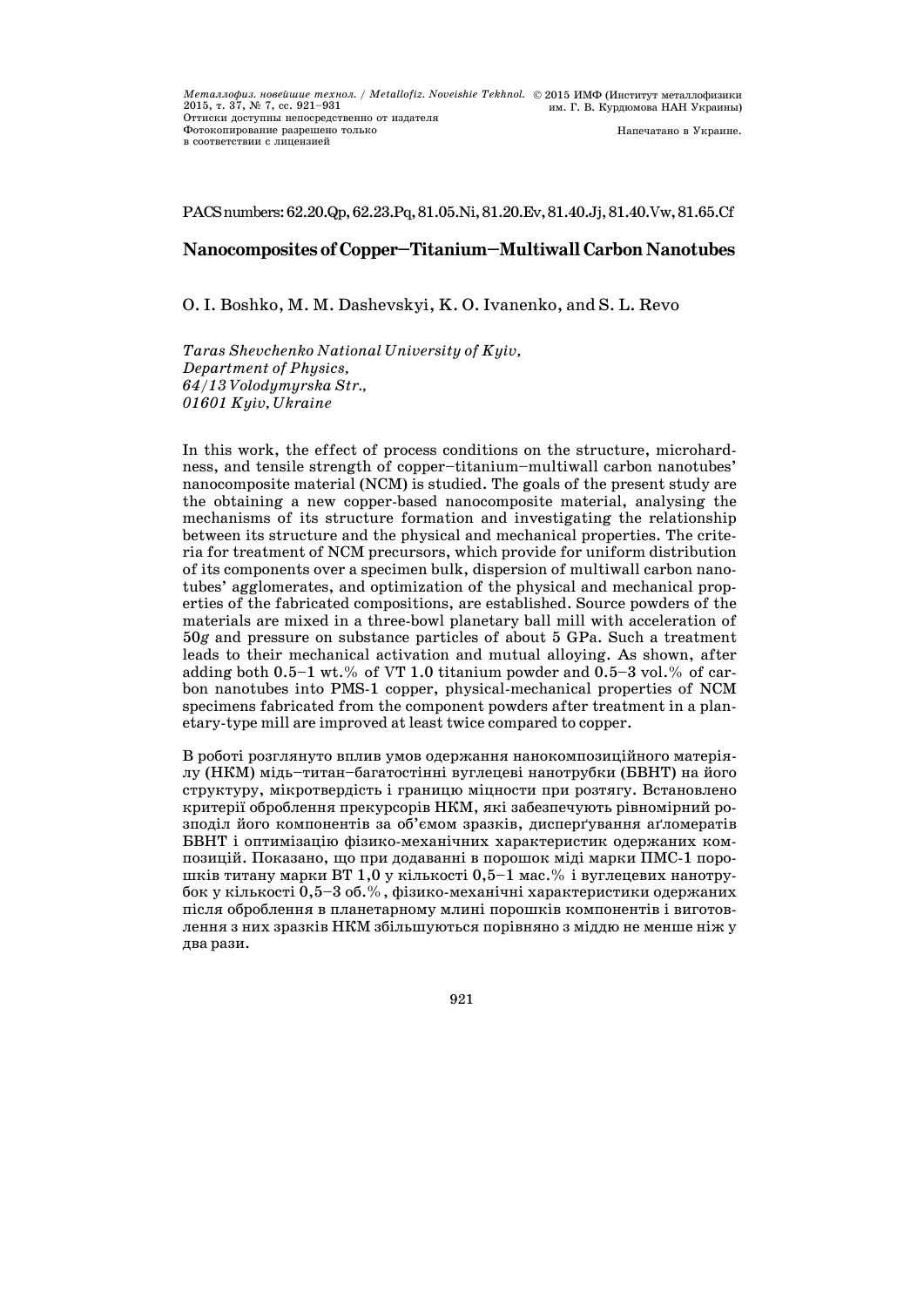В работе рассмотрено влияние условий получения нанокомпозиционного материала (НКМ) медь—титан—многостенные углеродные нанотрубки (МУНТ) на его структуру, микротвёрдость и предел прочности при растяжении. Установлены критерии обработки прекурсоров НКМ, которые обеспечивают равномерное распределение его компонентов по объёму образцов, диспергирование агломератов МУНТ и оптимизацию физикомеханических характеристик полученных композиций. Показано, что при добавлении в порошок меди марки ПМС-1 порошков титана марки ВТ 1,0 в количестве 0,5—1 масс.% и углеродных нанотрубок в количестве 0,5—3 об.%, физико-механические характеристики полученных после обработки в планетарной мельнице порошков компонентов и изготовления из них образцов НКМ увеличиваются по сравнению с медью не менее чем в два раза.

**Key words:** microhardness, tensile strength, structure, carbon nanotubes, nanocomposite materials.

*(Received March 6, 2015)*

# **1. INTRODUCTION**

The present level of performance characteristics of metallic materials for common use leaves room for their further development. As parameters of the above characteristics are fully dependent on the conditions of their making process as well as on the type and structure of these materials, in this study, we describe such conditions and practically relevant physical-mechanical parameters for copper—titanium—carbon nanotubes nanocompositions.

 The known production methods for metallic materials with highlevel physical-mechanical properties comprise those, which result in a structure with the grain size *h* up to a certain critical value. This size is characteristic of all crystals and defines the yield stress of a material  $(\sigma_r)$  by the Hall–Petch equation:

$$
\sigma_T = \sigma_T^0 + kh^{-1/2}, \qquad (1)
$$

where  $\sigma_{\tau}^0$  is the single-crystal yield stress, *k* is the dimension factor.

 In case of high deformation of massive work pieces consisting of two or more components in the form of a package of dissimilar foils, pseudo-alloys or a mixture of metal powders, pressing and subsequent rolling lead to formation of a lamellar nanostructure [1]. In this case, the ultimate stress variation under tension  $(\sigma_T)$  with smaller lamel thickness (*h*) is also governed by a modified Hall—Petch equation with additional contribution of surface tension force [2]:

$$
\sigma_B = \sigma_0 + k_b h^{-1/2} + A_0 \gamma_C / h, \qquad (2)
$$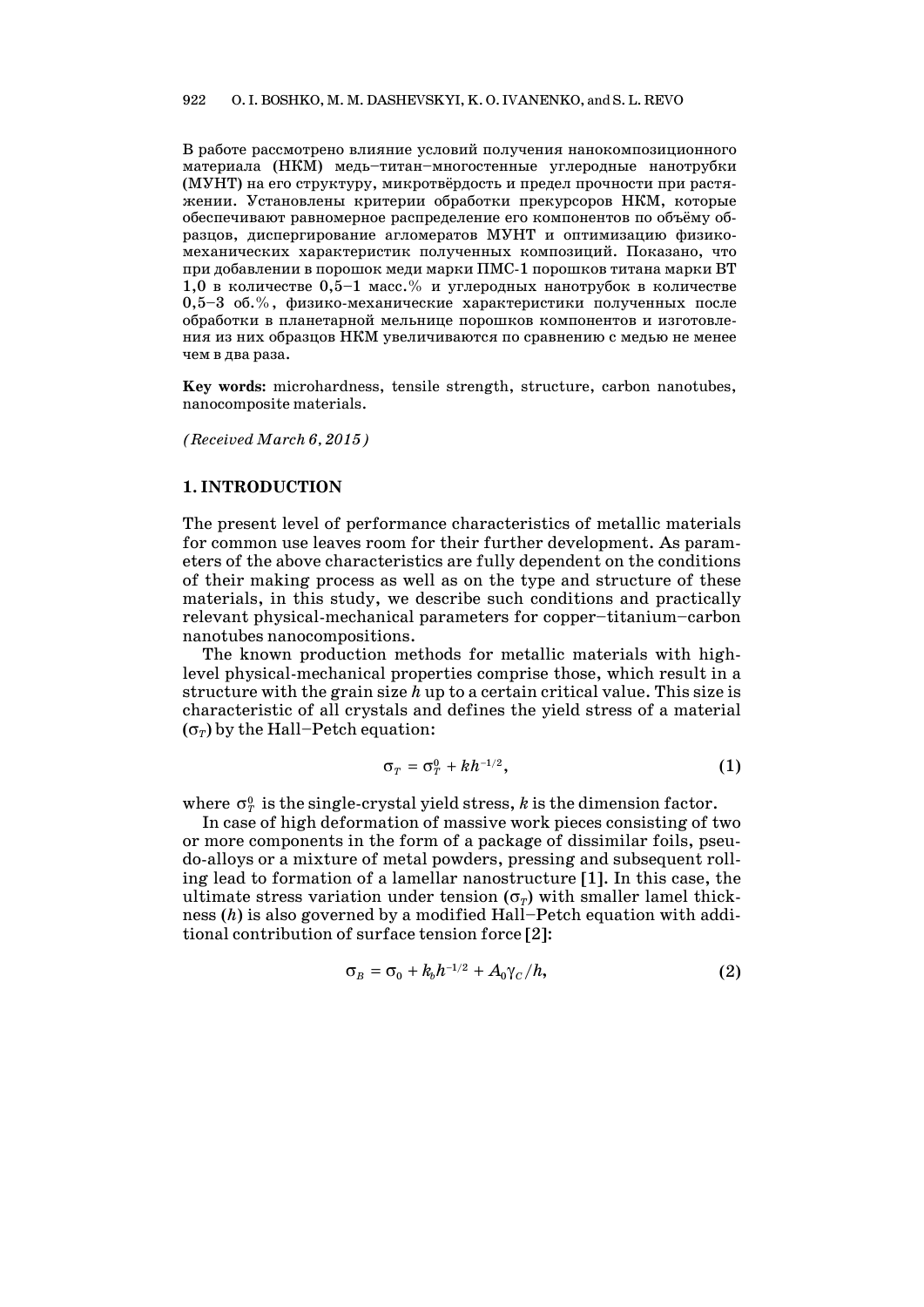where  $\sigma_0$  is friction stress,  $k_b$  is a blocking factor of dislocations by structural barriers,  $\gamma_c$  is coefficient of linear tension on boundaries of adjacent lamels,  $A_0$  is a parameter, which takes into account lamels' orientation about the axis of elongation.

 In the case of Fe—Cu—C nanocomposite material produced from the powders, sheets of this material with thickness of 1 mm and with  $h = 20$ nm have  $\sigma_B$  value reaching 1960–2060 MPa, which is virtually two times higher than  $\sigma_B$  of the copper-steel pseudo-alloy of the same composition [1].

 The goal of the present study is to obtain a new copper-based nanocomposite material, to analyse the mechanisms of its structure formation, and to investigate the relationship between its structure and physical-mechanical properties.

 Copper and copper alloys are widely used in the present-day industry. In order to improve their practical application, in this study, we have used pre-treatment of the mixture of powders (to obtain precursors), *i.e.* grinding and activation in a planetary-type ball mill. Effectiveness of mechanical and chemical treatment of powders (grinding and activation) in planetary mills depends on a number of performance characteristics of these mills: power of mill, volume of bowl, diameter and number of grinding balls charged, material of the balls, spinning rates of drum plate and mill bowl; ratio of their rates, *etc*. In the opinion of the authors of Ref. [3], the main parameter, which determines the effectiveness of planetary mills performance, is the absolute rate of production of fines. It is evident that this parameter is directly linked to technical parameters of the mill and especially to acceleration affecting the material in the mill bowl. Therefore, these are the acceleration values affecting the material being treated in the mill bowl that are reasonable and more informative to be discussed for evaluation of effectiveness of planetary mills application for treatment of powders. As a rule, these acceleration values do not exceed 20*g* in commonly used mills. In our study, the planetary mill used to produce the precursors was capable of acceleration up to 50*g*. As distinct from the methods known from the literature [4], which provide for a positive mixtures grinding effect over the time of 2.5—5 minutes, in this study, we have experimentally established a longer, up to 180 min, time-period of cyclic treatment optimal for each case. We have also established the influence of the mixture composition, time and treatment modes on the physical-mechanical characteristics of NCM obtained.

## **2. EXPERIMENTAL PROCEDURE**

Specimens of nanocomposite material (NCM) were produced from the following components: PMS1 Cu powder, VT 1.0 Ti powder and multi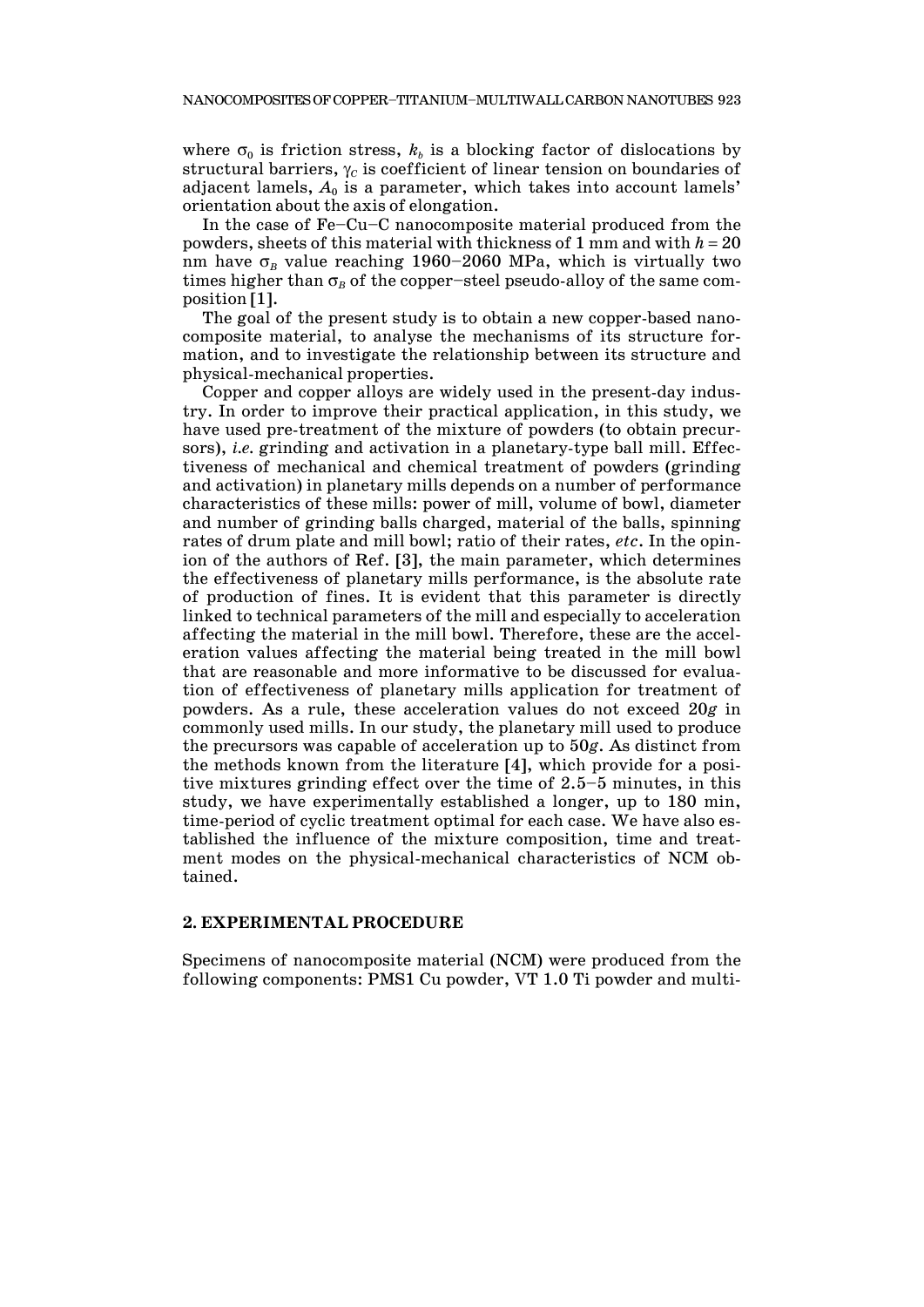wall carbon nanotubes (MCNT) obtained by the CVD method in a rotating reactor [1, 2].  $\text{Al}_2\text{O}_3$ ,  $\text{MoO}_3$ ,  $\text{Fe}_2\text{O}_3$  oxides were used as catalysts to produce MCNT. Propylene, produced by dehydration of isopropyl alcohol, was used as a source of hydrogen. The mean diameter of carbon nanotubes was 10—20 nm, the specific surface area, which was determined by argon desorption, was 200–400  $\mathrm{m}^2/\mathrm{g}$ , and their poured bulk density varied from 20 to 40  $g/dm^3$ . MCNT were added to the Cu-Ti mixture in the amount of  $0.5-3$  vol.%. To identify what is fundamental in the structure formation and formation of enhanced physicochemical properties of the NCM specimens, the same production method was used to obtain and investigate specimens of copper with nanotubes (Cu–MCNT) and copper with titanium  $(Cu-Ti)$ .

 Source powders of the materials were mixed in proper ratios and treated in cycles (the cycle time was 5 min) in a three-bowl planetary ball mill with acceleration of 50*g* and pressure on substance particles of approximately 5 GPa. 20 grinding balls made of a hard alloy were used in each bowl. The obtained mixtures were compressed between planeparallel surfaces at the pressure of 30 GPa at room temperature. Then, the precursor specimens were annealed in argon medium during 30 minutes at  $950^{\circ}$ C and rolled with  $80\%$  reduction at room temperature. Sheets of the produced material were used to make specimens for study.

The tensile strength  $(\sigma_B)$  was calculated on specimens with working area of approximately 20 mm long and 4—5 mm wide at room temperature in the air and at the tensile rate of 5 mm/min. Ten specimens were used to find  $\sigma_{\rm g}$ .

 Microhardness (*HV*) of the pressed specimens was measured by PMT-3 instrument: the load was 50 g and the load exposure time was 15 seconds.

#### **3. RESULTS AND DISCUSSION**

Enhanced characteristics of NCM specimens, obtained by pressing of powder mixtures and then rolling of obtained composite materials, were achieved owing to uniform distribution of its components in the bulk material, dispersion of MCNT agglomerates, and mechanical alloying of copper by titanium in the planetary ball mill. As such, cyclic treatment of the components mixture in the planetary mill provide for a submicrograin structure in the NCM produced, while enhanced physical-mechanical properties of the carbon nanotubes introduced into the composition provide for hardening of the nanocomposite. The hardening occurs due to blocking of dislocations by structural barriers, and owing to a uniform distribution of the components over the material volume, in particular MCNT in pressing and subsequent rolling. Apart from downsizing of Cu and Ti powder particles used in making speci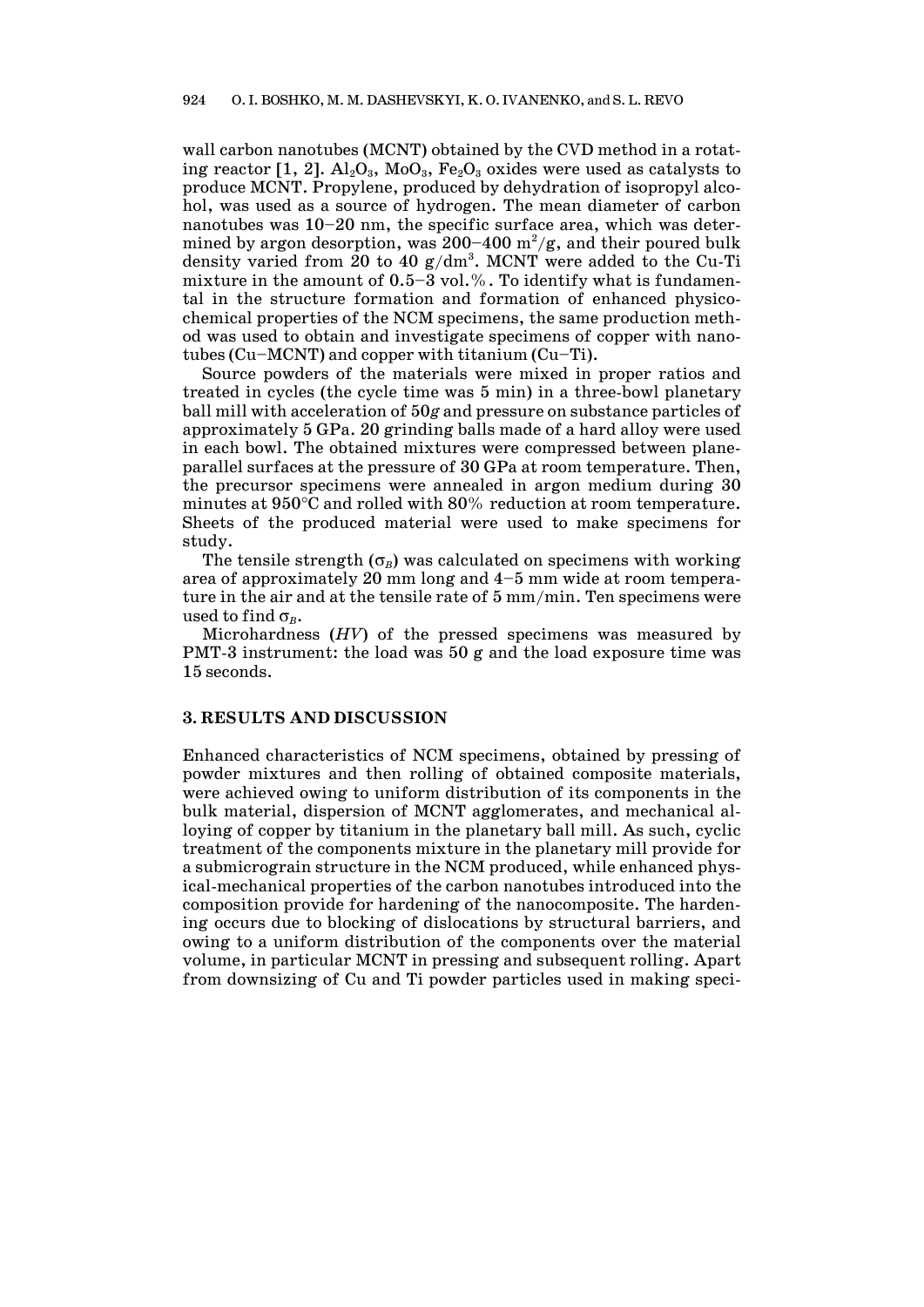mens of compositions, the ball-milling process leads to their mechanical activation and mutual alloying.

 The elementary analysis of the specimens produced by pressing of the powders mixture (precursors) was performed on JAMP-9500F Auger microprobe (JEOL, Japan) and established the following composition in atomic percent: Cu–96.8, O–1.6, C–1.3, Ti–0.3. At the same time, the X-ray diffraction analysis results are indicative of presence of cuprum oxide  $Cu<sub>2</sub>O$  alongside  $\alpha$ -phase of Cu with f.c.c. lattice in the precursors. The lattice parameter of Cu in the precursors stays almost the same as the reference value, while treatment in the planetary mill with increased milling time for nanocrystals of Fe with 10 wt.% of Ni leads to an increased b.c.c. lattice parameter [7]. Figure



**Fig. 1.** Microstructure of ion-etched surface of Cu—Ti—MCNT NCM sheet (*a*) and its composition (*b*).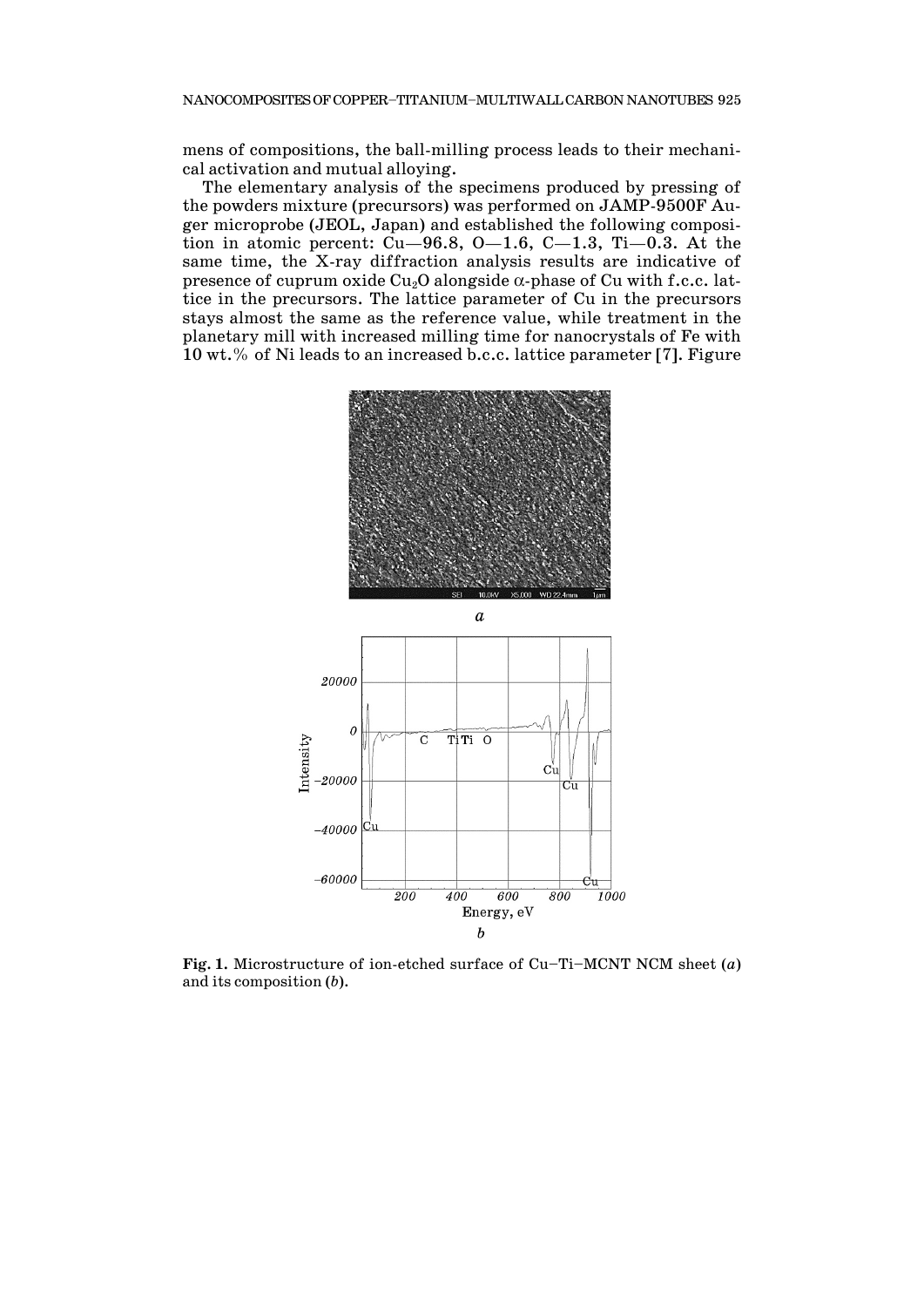1 demonstrates pictures of Cu—Ti—MCNT specimens' ion-etched surface microstructure and a summary of the specimens' composition. It was seen that the structure of sheet surface is fine-grained and the elongated grains are orientated along the direction of rolling.

 Analysis of MCNT percentage (CMCNT) on *HV* value of the precursors (Fig. 2) allows us to arrive at a conclusion that concentration of nanotubes CMCNT =  $0.5$  vol.% is optimal for both Cu + MCNT specimens (Fig. 2, *a*) and  $Cu + Ti (1 wt. %) + MCNT specimens$ . The optimal content of titanium in the powder mixtures is within the range of its



**Fig.** 2. Dependences of microhardness values of Cu + MCNT (*a*) and Cu + Ti (1  $wt.\%$ ) + MCNT (*b*) precursors on MCNT content. The precursors were obtained from the respective powders; the total milling time of the powder specimens was 20 minutes (*1*, *1*, *1*), 60 minutes (*2*, *2*, *2*), and 120 minutes (*3*, *3*, *3*<sup> $'$ </sup>). Specimens (*1*–*3*) were pressed with 40% reduction (*1*–*3*), annealed at 995<sup>°</sup>C during 30 min  $(I'-3')$ , pressed and annealed for the second time in the same conditions  $(1''-3'')$ .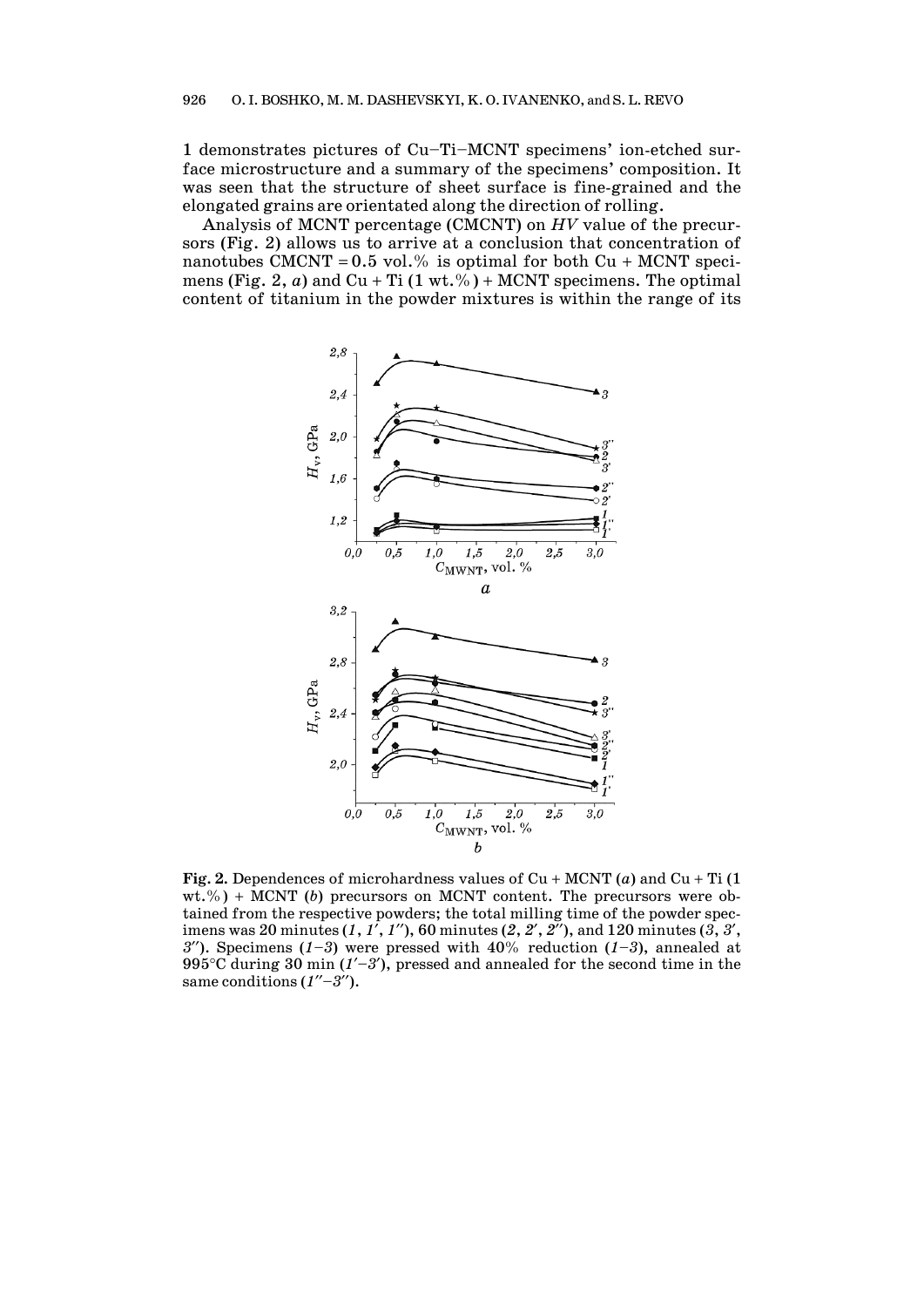concentration of 0,5 to 1 wt.%, while the treatment time for the powders in the mill, which allows achieving the highest hardness of the composition specimens, is  $\tau \geq 120$  min (Fig. 2, see curves 1, 1', 1''; 2, 2', *2*; *3*, *3*, *3*). Thus, *HV* value of the precursors is increased with the increase of cyclic pre-treatment time (in this case the time of cycle is 10 min) of powders in the ball mill and reaches its saturation at  $\tau > 120$ min (Fig. 2, curve *1*). Although authors of Ref. [8] have also reported a huge increase of microhardness of up to 2.6 GPa for precursors result also for mixing copper and aluminium powders  $(3.5\%$  wt.) during 5-20 hours in a planetary-type mill, formation of aluminium oxide, obtained specimens copper oxide reduction in the argon atmosphere during 1 hour and hot pressing in argon atmosphere, they have not, however, reached the level of microhardness attained in our study.

 It needs to be mentioned that in our case such increase in the microhardness is  $3-3.5$  times greater than in the pressed specimens of pure copper powder mixtures treated by the same method (see curve *2*, Fig. 2).It is impossible to roll the obtained precursors because of their brittleness. This, however, becomes possible after vacuum annealing of precursors. Their microhardness in this case drops (Fig. 2, curves *1*—*3*,  $1'-3'$  to the value dependent on the time of pre-treatment of the powders in the ball mill (the greater is the pre-treatment time, the greater is the value of decrease in the microhardness). As was mentioned earlier, annealing was performed at temperatures of at least 950°C. Lower annealing temperatures do not lower microhardness of the precursor specimens, which complies with the results reported by the authors of the study [9]. In this study, high microhardness values of the nanostructural copper  $(HV = 1, 7 \text{ GPa})$  went down too, but only after annealing at the temperature  $T > 500^{\circ}$ C during one hour. It is worth noting that the microhardness of foils remains virtually the same *HV*  $= 2.2 - 2.5$  GPa (Fig. 3, curve 5) after rolling of the precursors and is practically independent of the pre-treatment time of the mixtures in the ball mill.

Figure 3 demonstrates relationships of  $HV = f(\tau)$  for Cu specimens  $(Fig. 3, curve 1), Cu + MCNT (Fig. 3, curve 2), Cu + Ti (Fig. 3, curve 3)$ and  $Cu + Ti + MCNT$  (Fig. 3, curve 4). Analysis of these relationships allows us to conclude that microhardness rises after an increase of the pre-treatment time in the ball mill for all precursors studied. The intensity of such increase is greater for Cu and  $Cu + MCNT$  than for  $Cu +$ Ti and  $Cu + Ti + MCNT$  (Fig. 3, curves 1, 2 and 3, 4).

The tensile strength value  $(\sigma_R)$  of the specimens of rolled precursors also depends on the time of pre-treatment of the respective mixtures in the ball mill (Fig. 4). In this case, as opposed to microhardness characteristics (Fig. 3), the optimum pre-treatment time is  $\tau \approx 20$  min. The optimum values of  $HV$  and  $\sigma_B$  are given in the Table below.

The tensile strength of  $100 \mu m$  thick M1 copper foil (as supplied) is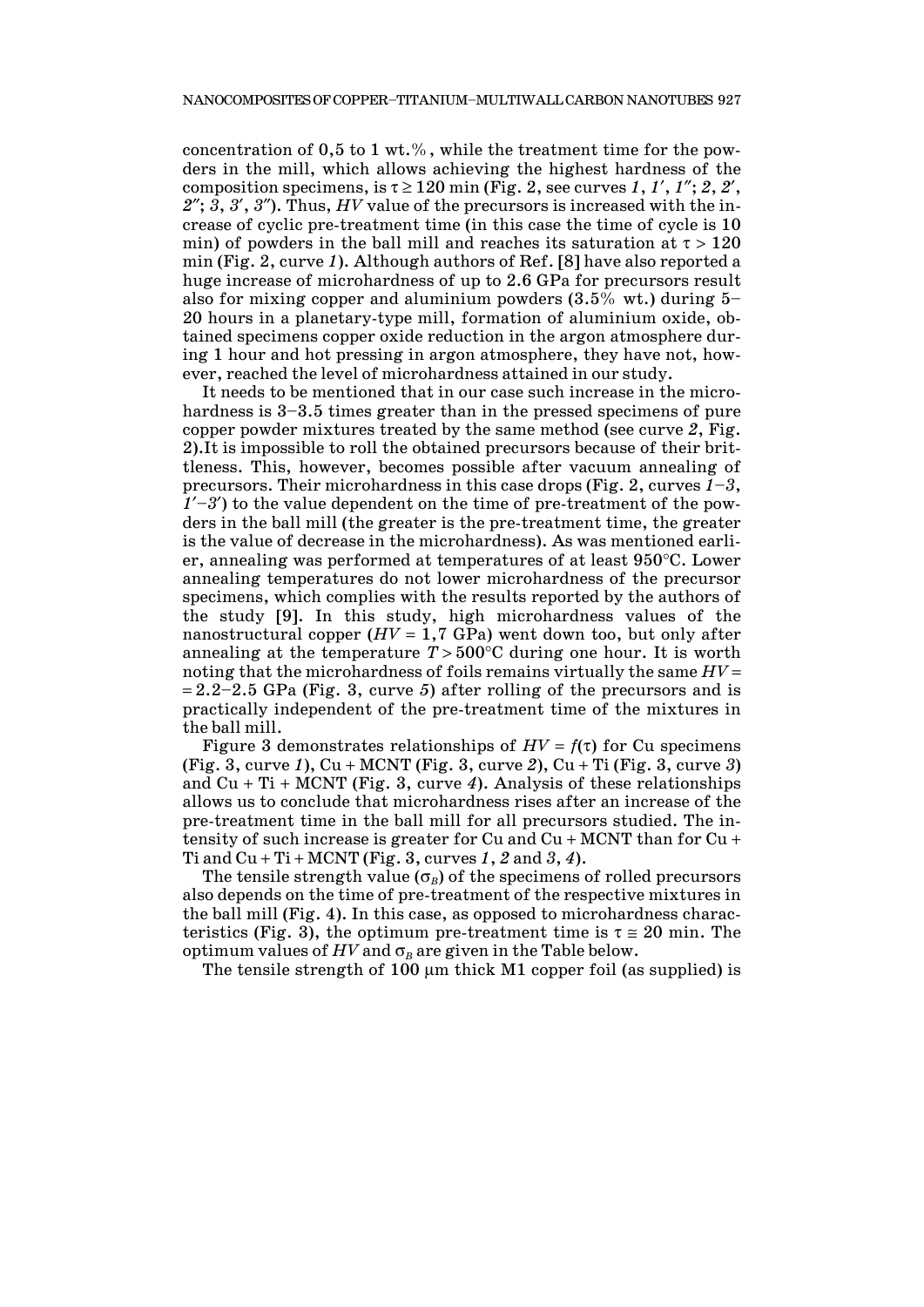

**Fig.** 3. Dependences of microhardness values of Cu  $(1)$ , Cu + MCNT  $(2)$ , Cu + Ti (3),  $Cu + Ti + MCNT$  (4) precursor specimens and rolled precursor specimens (*5*) on the pre-treatment time of the respective powder mixtures in the planetary-type ball mill.

 $\sigma_B \approx 314 \pm 22$  MPa and  $\sigma_B$  equals  $382 \pm 24$  MPa for the copper powder rolled in the same way as the precursors, but without pre-treatment in the ball mill, whereas  $\sigma_B$  values reach optimal values given in the Table for the specimens of rolled Cu precursors (Fig. 4, curve  $1$ ), Cu + Ti (Fig. 4, curve 2) and  $Cu + Ti + MWNT$  (Fig. 4, curve 3) at the pre-treatment time of approximately 20 minutes.

Such behaviour of  $\sigma_B$  can be related to a change of strengthening effect of copper oxides with an increase of the grain structure dispersion of the specimens produced from the mixtures treated for different time periods in the mill. The oxides concentration is insignificant at  $\tau \leq$  $\leq$  20 min, so hardness of the precursors is slightly increased, but  $\sigma_B$ 



**Fig.** 4. Effect of the pre-treatment time on  $\sigma_R$  tensile strength of Cu (1), Cu–Ti (*2*), Cu—Ti—MCNT (*3*) rolled precursor specimens.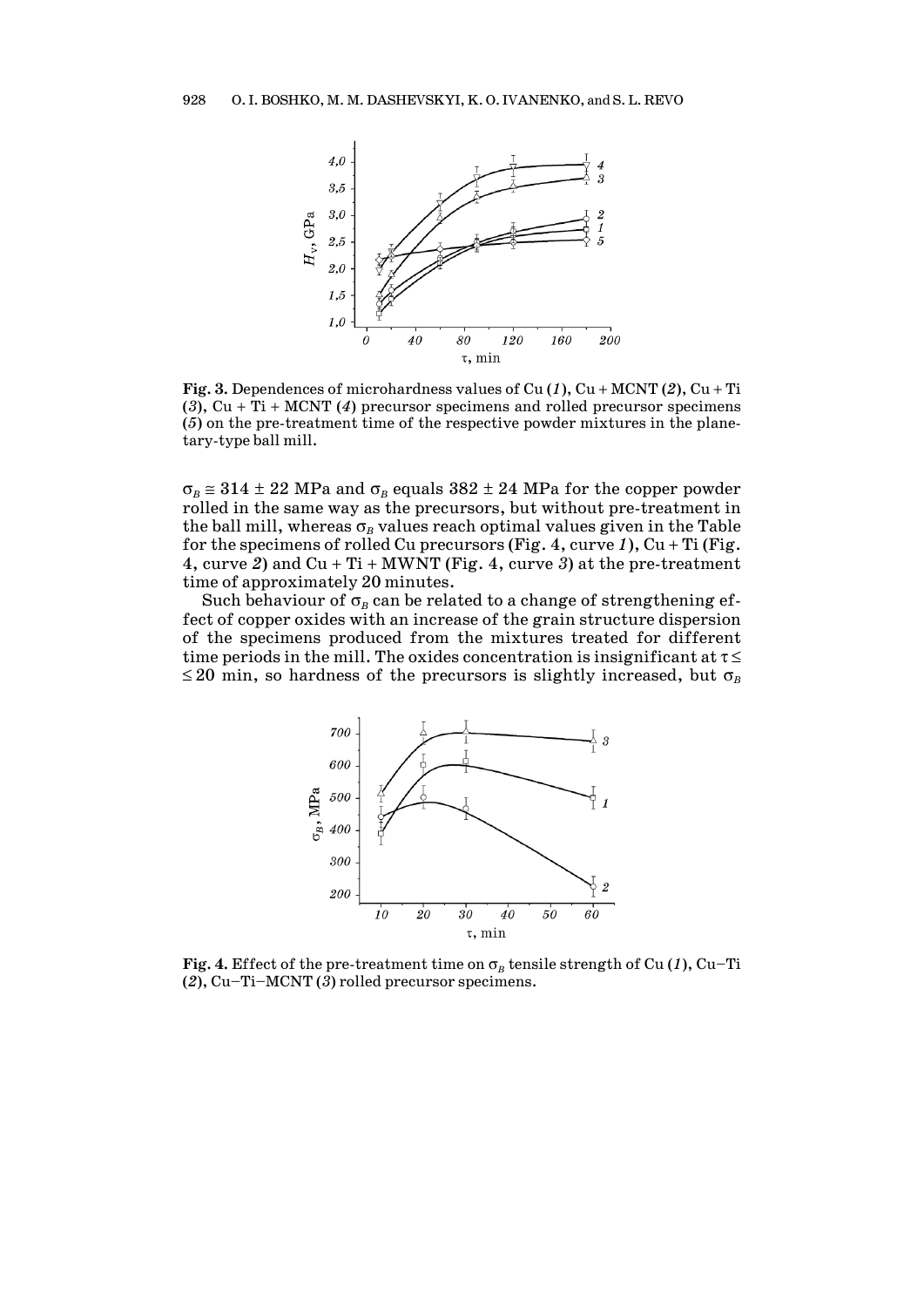| No.                     | Material                                                                                  | Pre-treatment<br>time in the<br>planetary ball<br>mill, min | Microhardness<br>HV, GPa | Tensile<br>strength<br>$\sigma_{\scriptscriptstyle R}$ , MPa |
|-------------------------|-------------------------------------------------------------------------------------------|-------------------------------------------------------------|--------------------------|--------------------------------------------------------------|
| 1                       | Copper sheet $(M1)$                                                                       |                                                             | 1.1                      | $314 \pm 22$                                                 |
| $\overline{2}$          | Copper sheet made by<br>pressing of PMS1 powder<br>and rolled with 80% total<br>reduction |                                                             | $1.11 \pm 0.10$          | $382 \pm 24$                                                 |
| 3                       | Precursor of Cu powder                                                                    | 180                                                         | $2.74 \pm 0.15$          |                                                              |
| $\overline{\mathbf{4}}$ | Rolled precursor of Cu<br>powder                                                          | 20                                                          | $1.31 \pm 0.11$          | $605 \pm 31$                                                 |
| $\overline{5}$          | Precursor of $Cu + Ti$<br>powders                                                         | 180                                                         | $3.71 \pm 0.12$          |                                                              |
| 6                       | Rolled precursor of $Cu + Ti$<br>powders                                                  | 20                                                          | $1.89 \pm 0.07$          | $504 \pm 35$                                                 |
| 7                       | Precursor of $Cu + Ti +$<br>$+ MCNT$ powders                                              | 180                                                         | $3.96 \pm 0.20$          |                                                              |
| 8                       | Rolled precursor of $Cu +$<br>$+ Ti + MCNT$ powders                                       | 20                                                          | $2.34 \pm 0.12$          | $703 \pm 35$                                                 |

**TABLE.** Optimal values of microhardness  $(HV)$  and tensile strength  $(\sigma_R)$  for the materials studied and their pre-treatment time in the planetary ball mill

value is increased significantly under these conditions. Further increase of the dispersion rate and time of pre-treatment up to 60 min and more and a respective increase of the oxides concentration lead to higher precursors' hardness and a drop of  $\sigma_B$  of the rolled specimens. A decrease of the adhesion strength between the components of the nanocomposite is of note in such conditions.

 Some researchers, for example, the authors of Ref. [10], believe that the main contribution into the increase of the specimens' microhardness is made by the change of the alloy grain sizes after treatment of specimens in a high-energy ball mill. We believe that it is necessary that account be taken of the fact that density of dislocations, as was established experimentally, is also increased with the increase of treatment time and reaches its threshold values ( $N_D=10^{12}$  cm<sup>-2</sup>) at  $\tau$  >  $>60$  min. Such an increase of the density of dislocations is caused by introduction of additional grain boundaries with an increase of their dispersion and blocking of dislocations movement by structural barriers. All these factors reduce the plasticity of the composites obtained from the respective precursors. The greatest reduction of density caused by the above factors was observed in  $Cu + Ti$  material (Fig. 4,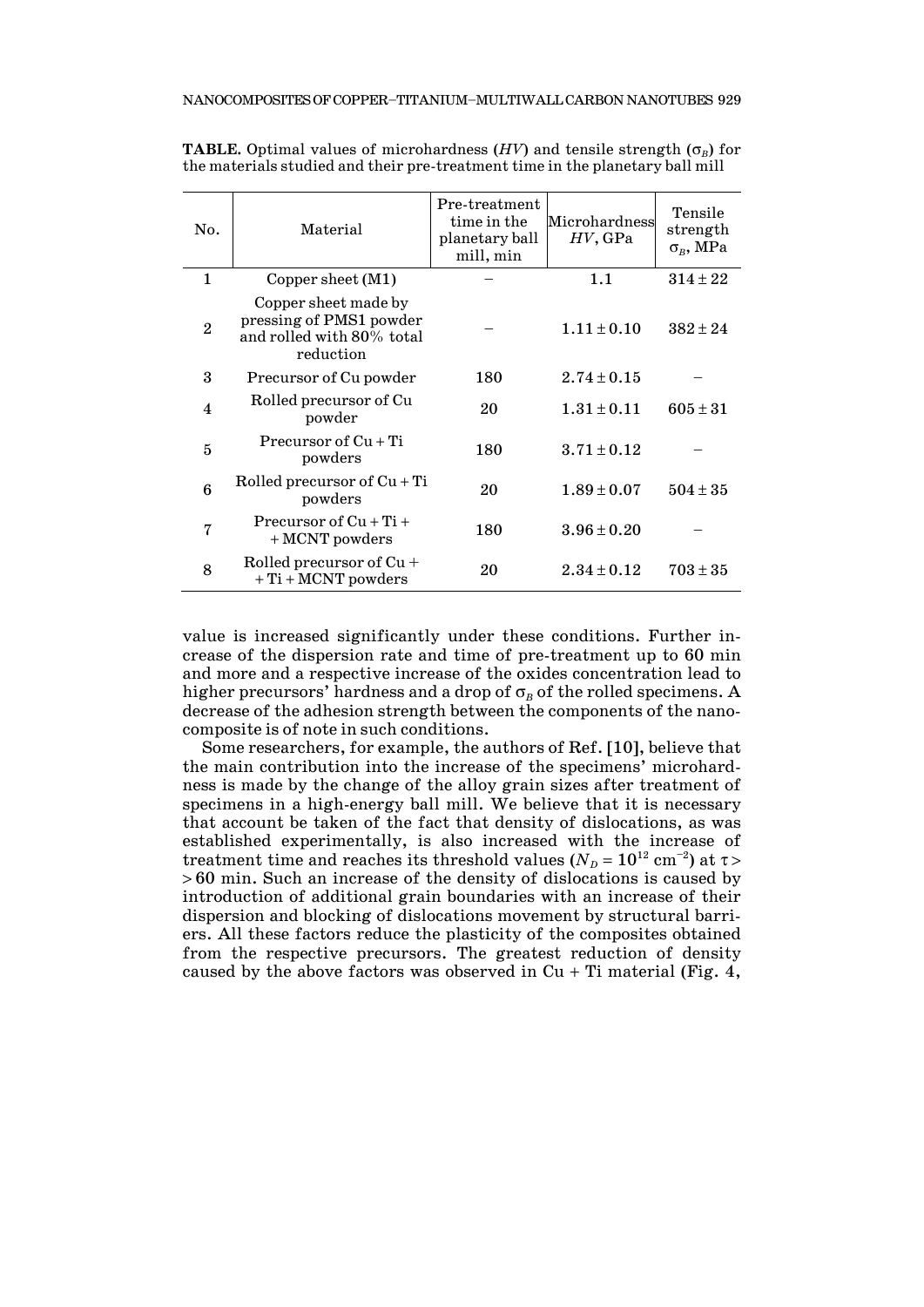curve *2*), in which the composite was not hardened by MCNT.

 Of note is one positive feature of the NCM obtained: the electrical conductivity of the materials studied is almost the same as in pure copper. The drop in conductivity in this case is not greater than 10%.

## **4. CONCLUSIONS**

In this study, we have established topical and novel possibilities of controlling the structure and practically important physical-mechanical properties of nanocomposite materials (NCM) produced from Cu, Ti and multiwall carbon nanotubes.

 The novelty of our study is in the fact that the precursors for production of NCM were obtained by pressing the respective mixtures of powders in a planetary-type ball mill with acceleration of up to 50*g* and pressure on the particles of up to 5 GPa. At that, the concentration, type and treatment modes were optimized and precursor specimens obtained, whose microhardness is three times greater than the microhardness of copper, and plates of nanocomposites were obtained, whose tensile strength  $\sigma_B$  is two times greater than the respective value for copper.

 Enhanced NCM characteristics are achieved owing to formation of their microstructure with a uniform distribution of carbon nanotubes over the whole volume of the specimens, dispersion of their agglomerates and copper powder, mechanical activation of NCM components and mutual ligation of copper and titanium, as well as owing to blocking of dislocations by the structural barriers after rolling of the precursors.

#### **REFERENCES**

- 1. A. P. Shpak, V. P. Mayboroda, Yu. A. Kunitsky, and S. L. Revo, *Nanosloistye Kompozitsionnye Materialy i Pokrytiya [Nanolayer Composite Materials and Coatings]* (Kiev: Academperiodika: 2004) (in Russian).
- 2. V. S. Kopan, S. L. Revo, and V. S. Kovalchuk, *Microlayer Composite Materials* (London—New York: Elsevier Applied Science: 1990).
- 3. V. K. Gupta and S. Sharma, *Adv. Powder Technol.*, **78—99**: 33 (2014).
- 4. N. V. Martyushev, A. G. Melnikov, S. V. Veselov, D. S. Terentyev, and
- I. V. Semenkov, *Obrabotka Metallov*, **3** (56): 103 (2012) (in Russian). 5. D. Moy and A. Chishti, *Methods and Catalysts for the Manufacture of Carbon*
- *Fibrils*, US Patent Application 20010014307 A1, Int. Сlass. D01F009/12 (Publ. August 16, 2001).
- 6. V. V. Yanchenko, O. O. Kovalenko, Yu. I. Sementsov, and O. V. Melezhyk, *Sposib Oderzhann'ya Katalizatoriv Khimichnogo Osadzhennya Vugletsevykh Nanotrubok z Gazovoyi Fazy [Fabrication Method for Catalysts of Chemical Deposition for Carbon Nanotubes from the Gas Phase]*, Patent of Ukraine No. 17387, С01В11/00 D01F9/12 (2006) (in Ukrainian).